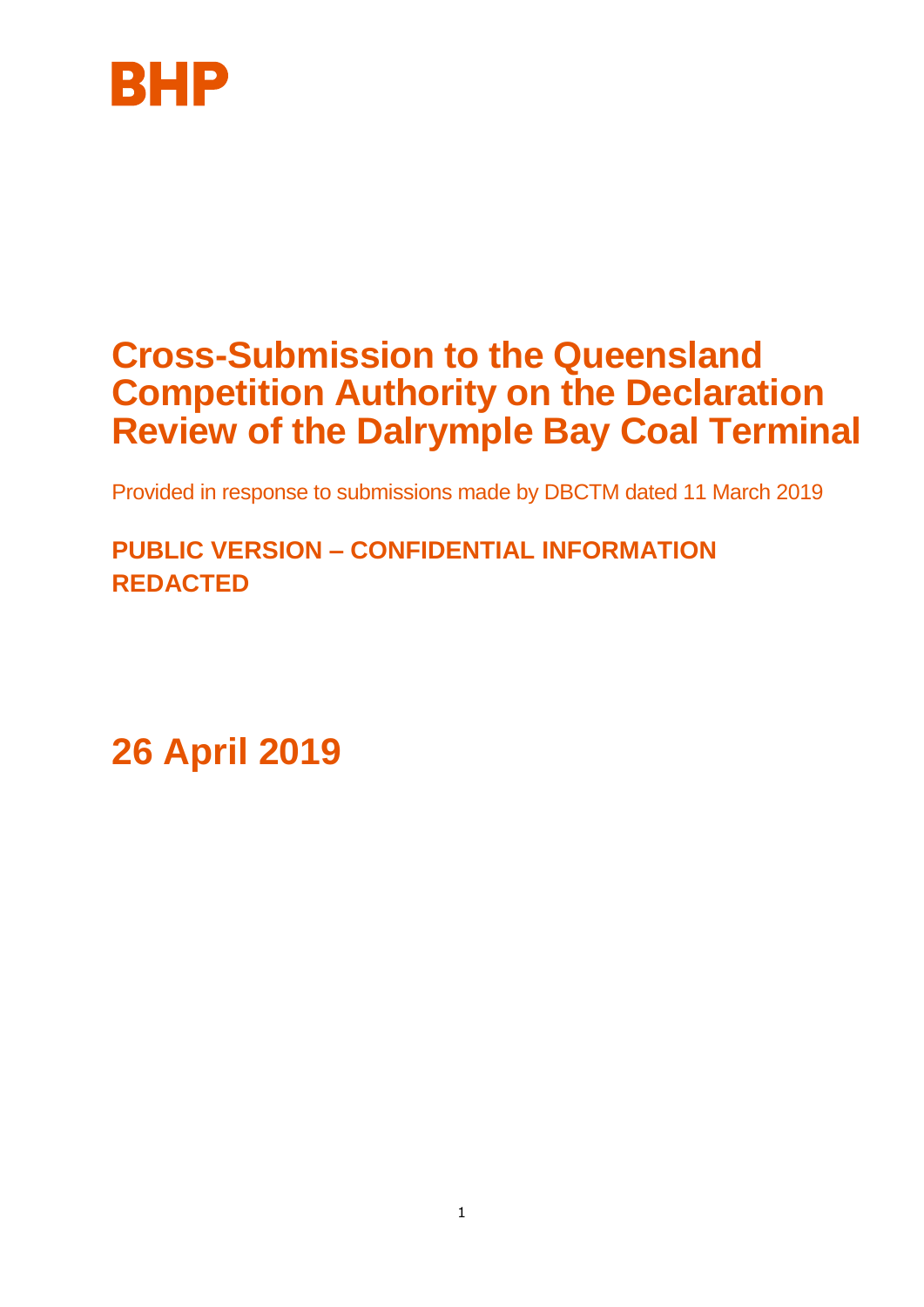

## **PUBLIC VERSION**

CONFIDENTIALITY: *Highly confidential and competitively sensitive information has been redacted.*

## 1. **Introduction**

- 1.1 BHP previously provided submissions to the Queensland Competition Authority (**QCA**) on the Declaration Review of the Dalrymple Bay Coal Terminal (**DBCT**) dated 16 July 2018 and 11 March 2019.
- 1.2 BHP confirms that the matters addressed in the previous submissions have not changed, and welcomes the fact that the QCA's findings in its declaration review of the DBCT are consistent with those submissions. The purpose of this submission is to address some specific matters arising from DBCTM's response dated 11 March 2019 to the QCA's draft determination.

#### 2. **Hay Point Coal Terminal (HPCT) and DBCT**

- 2.1 BHP confirms its view that the coal handling services provided by HPCT to BHP Mitsubishi Alliance (**BMA**) and the BHP Billiton Mitsui Coal Pty Limited joint venture (**BMC**) will not be substituted for coal handling services provided by DBCT, except in marginal and limited circumstances, because BHP is committed to fully utilising the HPCT for BMA and BMC mines.
- 2.2 This is because:
	- $(a)$ BMA is committed to operating the HPCT as part of a flexible and efficient supply chain from mine to port, for example, BMA is able to use stockpile capacity at HPCT to manage variability in railings without impacting on shiploading, thereby reducing demurrage costs and increasing the efficiency of shiploading;
	- maximising capacity utilisation at the HPCT delivers BMA the lowest per-unit operating costs at  $(b)$ the HPCT;
	- $(c)$ BMA is able to utilise dedicated stockpiles at HPCT to blend product coals from its multiple mines, to uplift quality and ensure consistent quality of coals sold to customers, which delivers significant value benefits;
	- $(d)$ BMA can maximise the flexibility with which it can respond to any disruption by weather, rail system maintenance or other operational constraints, for example by increasing stockpiling at HPCT in advance of such events which enables sale and shipping of product coals to continue during the upstream disruption; and
	- $(e)$ there is no incentive or intention to start operating the HPCT as a common user facility – doing so would be likely to introduce significant complexity and inefficiencies to the operation of HPCT, while also diminishing if not eliminating many of the benefits noted above.
- 2.3 There are circumstances in which BMA will seek to acquire capacity at DBCT. These are as follows:
	- $(a)$ to manage capacity limitations at HPCT (including, for example, when maintenance is being carried out at HPCT);
	- $(b)$ to make up lost sale tonnages following system disruptions (eg due to extreme weather events) where HPCT is fully utilised, by acquiring temporary transfers of capacity at DBCT from other users;
	- $(c)$ to meet customer's requirements to blend with other Goonyella System producers' coal; and
	- $(d)$ to manage inventory positions at mine operations.
- 2.4 The current arrangements in relation to DBCT are as follows: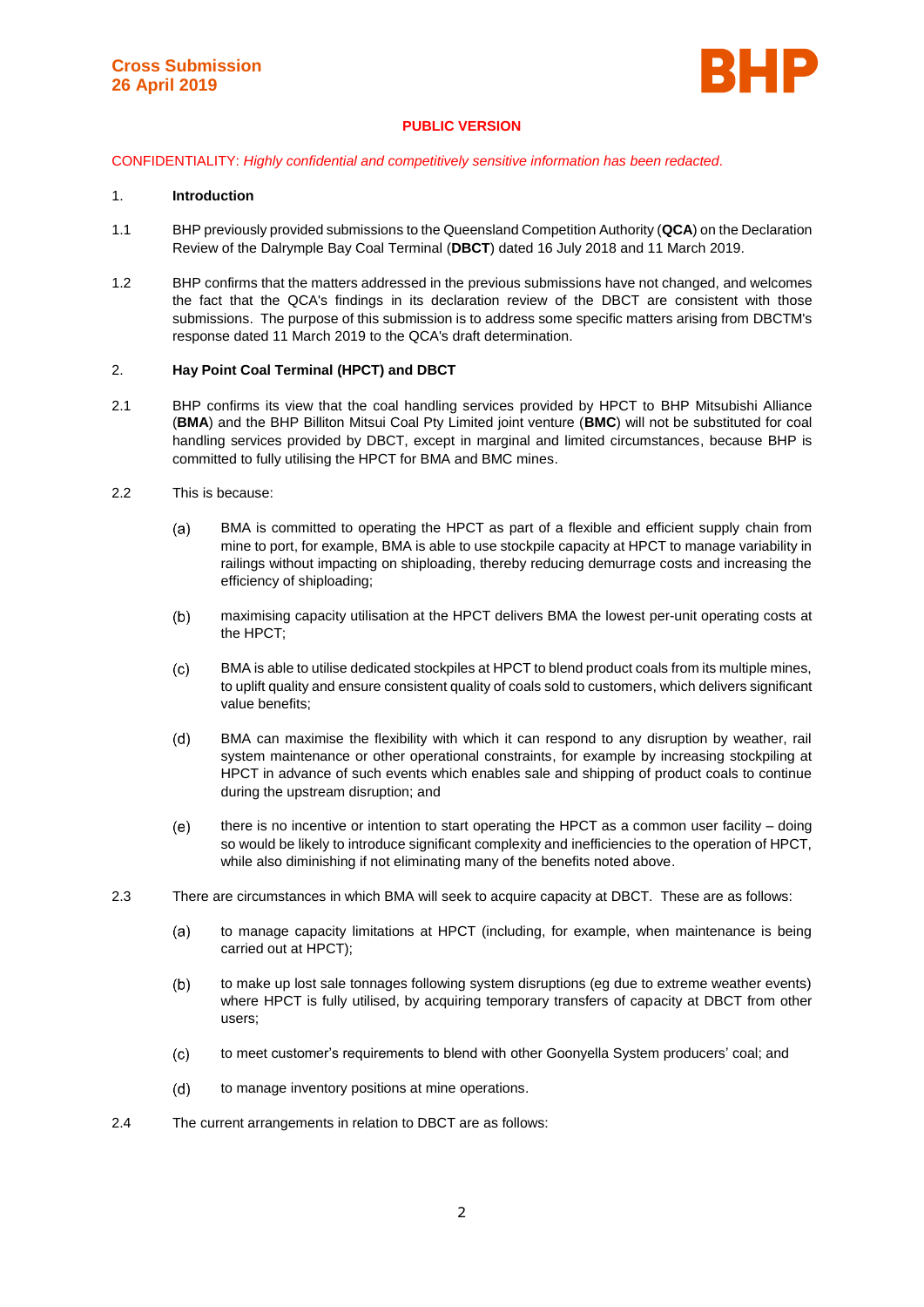## **Cross Submission 26 April 2019**



- $(a)$ BMC has contracted BMC has contracted capacity at DBCT because of the capacity limitations at HPCT.
- $(b)$ BMA has not historically held any contracted capacity at DBCT, but holds temporary assignments of capacity from other users from time to time, to address circumstances noted in 2.3 above; and
- 2.5 In relation to participation in the DBCT access queue, it is noted that:
	- in the absence of capacity at HPCT, DBCT is preferable to access at other coal terminals  $(a)$ (Abbot Point / RGT / WICET), which is sufficiently more costly even assuming it is available;
	- $(b)$ being in the queue provides a "free option" to access capacity in the event future requirements align with capacity that may become available:
		- (i) it provides priority to contract capacity in the event of a mine project increasing production resulting in a requirement for the capacity – but without requiring capacity to be contracted on a take-or-pay basis if at the time the capacity becomes available the relevant mine projects are not ready to proceed (or have not delivered increases in production);
		- (ii) given there is no cost to an access application, it is economically rational to be in the queue to preserve that priority, to create an option at the time of capacity becoming available.
		- (iii) whether the option is ultimately exercised (if capacity becomes available) will be a product of progress of the relevant mining project and capacity that is or will become available at HPCT, and if none, at DBCT; and
	- $(c)$
- 2.6 BMA is able to utilise BMC's capacity at DBCT, and does so for the reasons set out in paragraphs 2.2 and 2.3 above. However, this is not a substitution of capacity between HPCT and DBCT.
- 2.7 Significantly, neither BMA nor BMC would *replace* (ie not use) capacity at HPCT with contracted capacity at DBCT. Arrangements to have access to capacity at DBCT are used to complement to capacity at HPCT to account for the circumstances described above, and not as a substitute for HPCT.
- 2.8 The relevant matters for the QCA to consider are the economic incentives that underpin the use of HPCT and DBCT. The fact that coal services at DBCT may conceptually, as a purely factual matter, be "able to be substituted" for the services provided at HPCT [DBCTM response to QCA Draft Recommendation, p.18, 21] does not establish evidence of whether it is a substitute for the purposes of the declaration analysis. As the QCA observed in its findings, the fact that BMA and BMC use DBCT is not evidence of "switching" between the coal handling services provided by the DBCT and HPCT. BMA's and BMC's demand should not be imputed to DBCT, as BMA and BMC are committed to fully utilising HPCT.
- 2.9 Further, the fact that DBCT is opportunistically used by BMA and BMC, in addition to the HPCT, does not mean that the inverse automatically applies. It is possible for one firm to impose a strong competitive constraint on the other, without the latter imposing a strong competitive constraint on the first. This is the point made in BHP's first submission.
- 2.10 BHP agrees with the QCA's conclusion that it would not expect BMA or BMC to switch from HPCT to DBCT in response to price or cost incentives because of the factors set out above [Draft Recommendation, p.C25-26].